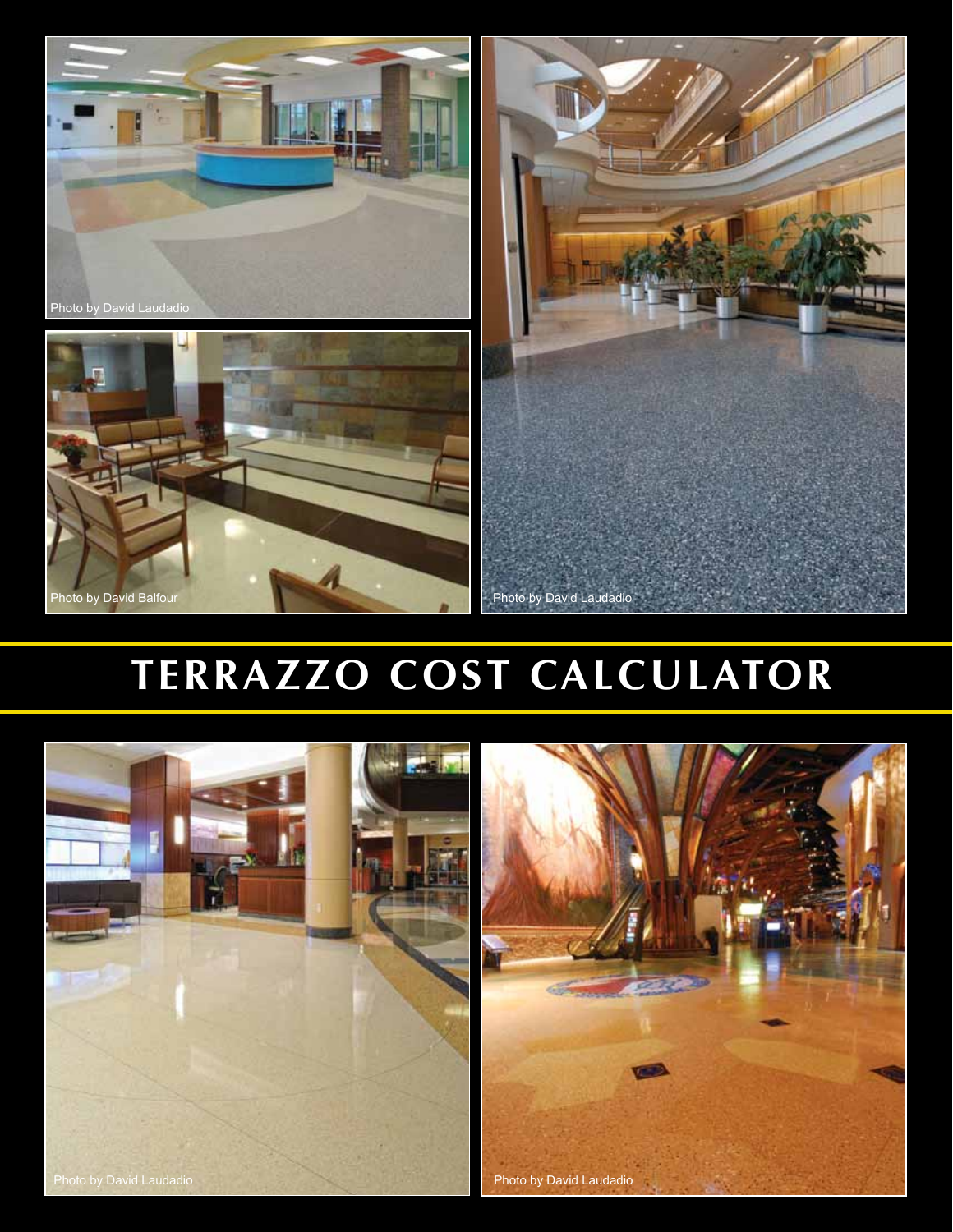## **Flooring Costs Overview**

During the life of a building, the total cost of flooring can cost 35 times the initial installed cost.

To help decision makers evaluate the performance and life cycle costs of various types of flooring, a survey was made of floor finish materials across the United States. From this survey and from a study of other data available, a model was developed illustrating the actual cost of flooring during the life span of a building.

Through analytical study on a number of buildings, costs varied greatly due to traffic volume, proximity to a street entrance and standards of excellence set by the building owners / managers.

However, the costs used in this brochure are typical for a corridor in a commercial building. Lobby areas, shopping centers, airports, or any area with heavier traffic will obviously require more maintenance and more frequent replacement of carpet or tile.

Developers investing in buildings for short-term resale, soon discover that inexpensive flooring on the front end of an investment may cost them much more than their initial savings. Depreciation of value and compromised building image typically occurs with bargain flooring. High quality flooring enhances a building's image, appreciates with the value of the investment and often allows for higher income generation by the building's owners.

Whether you are planning a new corporate headquarters or designing a new government facility, your main concern is with life cycle costs and the functionality of the new building. The information in this brochure will provide a valuable guideline in determining flooring cost and performance.



# **Overall Cost Savings of Terrazzo Versus Other Common Types of Commercial Flooring:**



|--|

| <b>Commercial Flooring</b><br><b>Types</b> | Cost<br>(Per Sq. Ft.<br>Installed) | <b>Annual Cost of</b><br><b>Maintenance</b><br>(Per Sq. Ft.) | <b>Initial Cost</b><br>$+10$ Years<br><b>Maintenance</b> | Replacement<br>Cost<br>(Per Sq. Ft.) | Frequency<br>οf<br>Replacement | <b>Forty Year</b><br>Cost* | <b>Annual Cost</b><br>(Per Sq. Ft.) |
|--------------------------------------------|------------------------------------|--------------------------------------------------------------|----------------------------------------------------------|--------------------------------------|--------------------------------|----------------------------|-------------------------------------|
| <b>Sand Cushion Terrazzo</b>               | \$31.11                            | \$1.01                                                       | \$41.22                                                  | \$0.00                               | 40 Years                       | \$71.55                    | \$1.79                              |
| <b>Monolithic Terrazzo</b>                 | \$24.89                            | \$1.18                                                       | \$36.71                                                  | \$0.00                               | 40 Years                       | \$72.18                    | \$1.80                              |
| <b>Epoxy Terrazzo</b>                      | \$28.00                            | \$0.84                                                       | \$36,40                                                  | \$0.00                               | 40 Years                       | \$61.60                    | \$1.54                              |
| Vinyl Sheet                                | \$6.92                             | \$3.36                                                       | \$40.56                                                  | \$6.92                               | 10 Years                       | \$169.15                   | \$4.23                              |
| Carpet                                     | \$6.46                             | \$3.70                                                       | \$43.48                                                  | \$6.46                               | 10 Years                       | \$180.36                   | \$4.51                              |
| Vinyl Tile                                 | \$2.33                             | \$2.29                                                       | \$25.20                                                  | \$2.33                               | 10 Years                       | \$103.13                   | \$2.58                              |
| Porcelain Tile                             | \$15.56                            | \$1.90                                                       | \$34.53                                                  | \$0.00                               | 40 Years                       | \$91.46                    | \$2.29                              |
| Quarry Tile                                | \$14.00                            | \$1.90                                                       | \$32.98                                                  | \$0.00                               | 40 Years                       | \$89.91                    | \$2.25                              |



#### **Commercial Flooring Types Cost** (Per Sq. Ft. Installed) **Annual Cost of Maintenance** (Per Sq. Ft.) **Initial Cost + 10 Years Maintenance Replacement Cost** (Per Sq. Ft.) **Frequency of Replacement Forty Year Cost\* Annual Cost** (Per Sq. Ft.) **Sand Cushion Terrazzo \$20.00 \$0.61 \$25.03 \$0.00 40 Years \$43.44 \$1.09 Monolithic Terrazzo \$14.00 \$0.72 \$22.29 \$0.00 40 Years \$43.82 \$1.10 Epoxy Terrazzo \$17.00 \$0.51 \$22.10 \$0.00 40 Years \$37.40 \$0.93**  Vinyl Sheet | \$4.20 | \$1.31 | \$17.33 | \$4.20 | 10 Years | \$73.52 | \$1.84 Carpet | \$3.92 | \$1.44 | \$18.37 | \$3.92 | 10 Years | \$77.40 | \$1.93 Vinyl Tile | \$1.42 | \$1.39 | \$15.30 | \$1.42 | 10 Years | \$62.62 | \$1.57 Porcelain Tile \$9.44 \$1.15 \$20.97 \$0.00 40 Years \$55.53 \$1.39 Zone 1 B & 2 B

Quarry Tile | \$8.50 | \$1.15 | \$20.02 | \$0.00 | 40 Years | \$54.59 | \$1.36

\*Includes initial cost, replacement and maintenance cost.

The National Terrazzo & Mosaic Association (NTMA) conducted an extensive study, compiling statistics from its own membership, the Institutional Research Associates, US Government Agencies, Sanitary Supply Organization and other agencies, to determine the national average for installation, maintenance and replacement costs of various typical finishes used in hospitals, schools and other institutional facilities.

NOTE: These figures were compiled and averaged based upon installation costs of interior finish products across the United States. Therefore, they are to be utilized as a guideline to compare average life cycle costs. The actual installed and maintenance costs can vary respectively, (either higher or lower), depending upon the design intricacy and location of the particular project.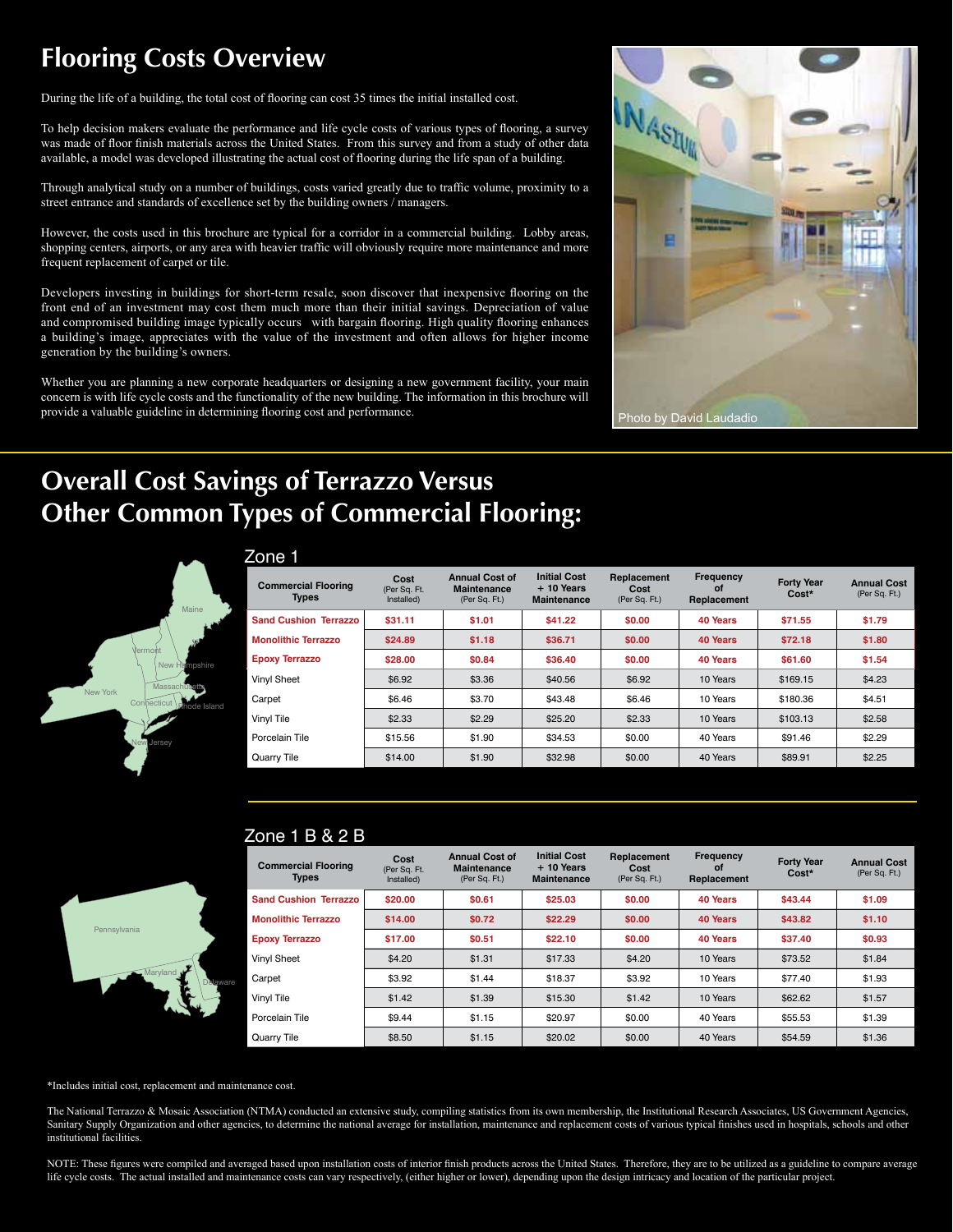

### Zone 2

| <b>Commercial Flooring</b><br><b>Types</b> | Cost<br>(Per Sq. Ft.<br>Installed) | <b>Annual Cost of</b><br><b>Maintenance</b><br>(Per Sq. Ft.) | <b>Initial Cost</b><br>$+10$ Years<br><b>Maintenance</b> | Replacement<br>Cost<br>(Per Sq. Ft.) | <b>Frequency</b><br>οf<br>Replacement | <b>Forty Year</b><br>Cost* | <b>Annual Cost</b><br>(Per Sq. Ft.) |
|--------------------------------------------|------------------------------------|--------------------------------------------------------------|----------------------------------------------------------|--------------------------------------|---------------------------------------|----------------------------|-------------------------------------|
| <b>Sand Cushion Terrazzo</b>               | \$16.11                            | \$0.52                                                       | \$21.35                                                  | \$0.00                               | 40 Years                              | \$37.06                    | \$0.93                              |
| <b>Monolithic Terrazzo</b>                 | \$9.70                             | \$0.61                                                       | \$19.01                                                  | \$0.00                               | 40 Years                              | \$37.38                    | \$0.93                              |
| <b>Epoxy Terrazzo</b>                      | \$14.50                            | \$0.43                                                       | \$18.85                                                  | \$0.00                               | 40 Years                              | \$31.90                    | \$0.80                              |
| Vinyl Sheet                                | \$3.58                             | \$1.12                                                       | \$14.78                                                  | \$3.58                               | 10 Years                              | \$62.71                    | \$1.57                              |
| Carpet                                     | \$3.34                             | \$1.23                                                       | \$15.67                                                  | \$3.34                               | 10 Years                              | \$66.02                    | \$1.65                              |
| Vinyl Tile                                 | \$1.21                             | \$1.18                                                       | \$13.05                                                  | \$1.21                               | 10 Years                              | \$53.41                    | \$1.34                              |
| Porcelain Tile                             | \$8.06                             | \$0.98                                                       | \$17.88                                                  | \$0.00                               | 40 Years                              | \$47.37                    | \$1.18                              |
| Quarry Tile                                | \$7.25                             | \$0.98                                                       | \$17.08                                                  | \$0.00                               | 40 Years                              | \$46.56                    | \$1.16                              |

#### Zone 3

| <b>Commercial Flooring</b><br><b>Types</b> | Cost<br>(Per Sq. Ft.<br>Installed) | <b>Annual Cost of</b><br><b>Maintenance</b><br>(Per Sq. Ft.) | <b>Initial Cost</b><br>$+10$ Years<br><b>Maintenance</b> | Replacement<br>Cost<br>(Per Sq. Ft.) | Frequency<br>οf<br>Replacement | <b>Forty Year</b><br>Cost* | <b>Annual Cost</b><br>(Per Sq. Ft.) |
|--------------------------------------------|------------------------------------|--------------------------------------------------------------|----------------------------------------------------------|--------------------------------------|--------------------------------|----------------------------|-------------------------------------|
| <b>Sand Cushion Terrazzo</b>               | \$21.11                            | \$0.69                                                       | \$27.97                                                  | \$0.00                               | 40 Years                       | \$48.56                    | \$1.21                              |
| <b>Monolithic Terrazzo</b>                 | \$16.89                            | \$0.80                                                       | \$24.91                                                  | \$0.00                               | 40 Years                       | \$48.98                    | \$1.22                              |
| <b>Epoxy Terrazzo</b>                      | \$19.00                            | \$0.57                                                       | \$24.70                                                  | \$0.00                               | 40 Years                       | \$41.80                    | \$1.04                              |
| Vinyl Sheet                                | \$4.70                             | \$1.47                                                       | \$19.37                                                  | \$4.70                               | 10 Years                       | \$82.17                    | \$2.05                              |
| Carpet                                     | \$4.38                             | \$1.61                                                       | \$20.53                                                  | \$4.38                               | 10 Years                       | \$86,50                    | \$2.16                              |
| Vinyl Tile                                 | \$1.58                             | \$1.55                                                       | \$17.10                                                  | \$1.58                               | 10 Years                       | \$69.98                    | \$1.75                              |
| Porcelain Tile                             | \$10.56                            | \$1.29                                                       | \$23.43                                                  | \$0.00                               | 40 Years                       | \$62.07                    | \$1.55                              |
| Quarry Tile                                | \$9.50                             | \$1.29                                                       | \$22.38                                                  | \$0.00                               | 40 Years                       | \$61.01                    | \$1.53                              |





#### Zone 4

| .                                          |                                    |                                                              |                                                          |                                      |                                |                            |                                     |
|--------------------------------------------|------------------------------------|--------------------------------------------------------------|----------------------------------------------------------|--------------------------------------|--------------------------------|----------------------------|-------------------------------------|
| <b>Commercial Flooring</b><br><b>Types</b> | Cost<br>(Per Sq. Ft.<br>Installed) | <b>Annual Cost of</b><br><b>Maintenance</b><br>(Per Sq. Ft.) | <b>Initial Cost</b><br>$+10$ Years<br><b>Maintenance</b> | Replacement<br>Cost<br>(Per Sq. Ft.) | Frequency<br>οf<br>Replacement | <b>Forty Year</b><br>Cost* | <b>Annual Cost</b><br>(Per Sq. Ft.) |
| <b>Sand Cushion Terrazzo</b>               | \$18.06                            | \$0.59                                                       | \$23.92                                                  | \$0.00                               | 40 Years                       | \$41.53                    | \$1.04                              |
| <b>Monolithic Terrazzo</b>                 | \$14.44                            | \$0.69                                                       | \$21.31                                                  | \$0.00                               | 40 Years                       | \$41.89                    | \$1.05                              |
| <b>Epoxy Terrazzo</b>                      | \$16.50                            | \$0.49                                                       | \$21.12                                                  | \$0.00                               | 40 Years                       | \$35.75                    | \$0.89                              |
| Vinyl Sheet                                | \$4.02                             | \$1.25                                                       | \$16.57                                                  | \$4.02                               | 10 Years                       | \$70.28                    | \$1.76                              |
| Carpet                                     | \$3.75                             | \$1.38                                                       | \$17.56                                                  | \$3.75                               | 10 Years                       | \$73.98                    | \$1.85                              |
| Vinyl Tile                                 | \$1.35                             | \$1.33                                                       | \$14.62                                                  | \$1.35                               | 10 Years                       | \$59.85                    | \$1.50                              |
| Porcelain Tile                             | \$9.03                             | \$1.10                                                       | \$20.04                                                  | \$0.00                               | 40 Years                       | \$53.08                    | \$1.33                              |
| Quarry Tile                                | \$8.12                             | \$1.10                                                       | \$19.14                                                  | \$0.00                               | 40 Years                       | \$52.18                    | \$1.30                              |

#### Zone 5



| ט טווט                              |                                    |                                                |                                                   |                                      |                                |                            |                                     |
|-------------------------------------|------------------------------------|------------------------------------------------|---------------------------------------------------|--------------------------------------|--------------------------------|----------------------------|-------------------------------------|
| <b>Commercial Flooring</b><br>Types | Cost<br>(Per Sq. Ft.<br>Installed) | Annual Cost of<br>Maintenance<br>(Per Sq. Ft.) | <b>Initial Cost</b><br>$+10$ Years<br>Maintenance | Replacement<br>Cost<br>(Per Sq. Ft.) | Frequency<br>ΩŤ<br>Replacement | <b>Forty Year</b><br>Cost* | <b>Annual Cost</b><br>(Per Sq. Ft.) |
| <b>Sand Cushion Terrazzo</b>        | \$16.11                            | \$0.52                                         | \$21.35                                           | \$0.00                               | 40 Years                       | \$37.06                    | \$0.93                              |
| <b>Monolithic Terrazzo</b>          | \$12.89                            | \$0.61                                         | \$19.01                                           | \$0.00                               | <b>40 Years</b>                | \$37.38                    | \$0.93                              |
| <b>Epoxy Terrazzo</b>               | \$14.50                            | \$0.43                                         | \$18.85                                           | \$0.00                               | 40 Years                       | \$31.90                    | \$0.80                              |
| Vinyl Sheet                         | \$3.58                             | \$1.12                                         | \$14.78                                           | \$3.58                               | 10 Years                       | \$62.71                    | \$1.57                              |
| Carpet                              | \$3.34                             | \$1.23                                         | \$15.67                                           | \$3.34                               | 10 Years                       | \$66.02                    | \$1.65                              |
| Vinyl Tile                          | \$1.21                             | \$1.18                                         | \$13.05                                           | \$1.21                               | 10 Years                       | \$53.41                    | \$1.34                              |
| Porcelain Tile                      | \$8.06                             | \$0.98                                         | \$17.88                                           | \$0.00                               | 40 Years                       | \$47.37                    | \$1.18                              |
| Quarry Tile                         | \$7.25                             | \$0.98                                         | \$17.08                                           | \$0.00                               | 40 Years                       | \$46.56                    | \$1.16                              |